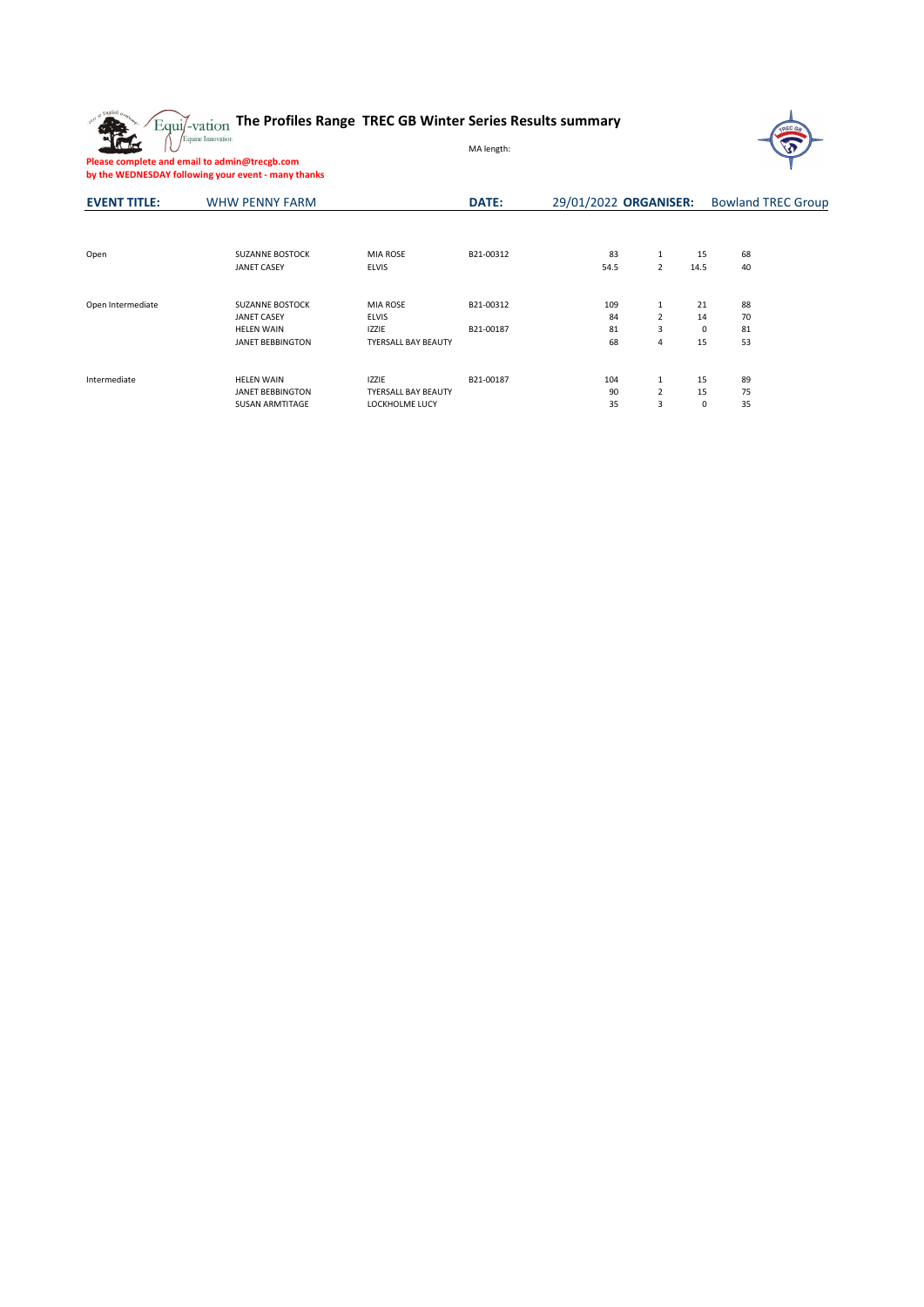|                                        | The Profiles Range TREC GB Winter Series Class summary<br>Equil-vation<br>Equine Innovation |                                                       |              |                          |            |            |                       |            |                       |  |                           |  |                            |              | <b>TREC G.</b> |                           |                                    |         |
|----------------------------------------|---------------------------------------------------------------------------------------------|-------------------------------------------------------|--------------|--------------------------|------------|------------|-----------------------|------------|-----------------------|--|---------------------------|--|----------------------------|--------------|----------------|---------------------------|------------------------------------|---------|
| <b>EVENT TITLE:</b>                    | <b>WHW PENNY FARM</b>                                                                       |                                                       | <b>DATE:</b> |                          |            |            | 29/01/2022 ORGANISER: |            |                       |  | <b>Bowland TREC Group</b> |  |                            |              |                |                           |                                    |         |
| <b>Class:</b>                          | <b>Open</b>                                                                                 |                                                       |              |                          |            |            |                       |            |                       |  |                           |  |                            |              |                |                           |                                    |         |
| <b>RIDER</b><br><b>SUZANNE BOSTOCK</b> | <b>TREC GB NO</b><br>B21-00312                                                              | Obstacle<br>HORSE (very important)<br><b>MIA ROSE</b> | Obstacle     | Obstacle 3<br>Obstacle a | Obstacle s | Obstacle 6 | Obstacle              | Obstacle 8 | Obstacle <sub>9</sub> |  | Deductions for circling   |  | <b>PTV</b><br><b>TOTAL</b> | CANTER<br>68 | WALF           | <b>MA</b><br><b>TOTAL</b> | <b>GRAND</b><br><b>TOTAL</b><br>83 | $\circ$ |
| <b>JANET CASEY</b>                     |                                                                                             | <b>ELVIS</b>                                          |              |                          |            |            |                       |            |                       |  |                           |  |                            | 40<br>14.5   |                | 14.5                      | 54.5                               |         |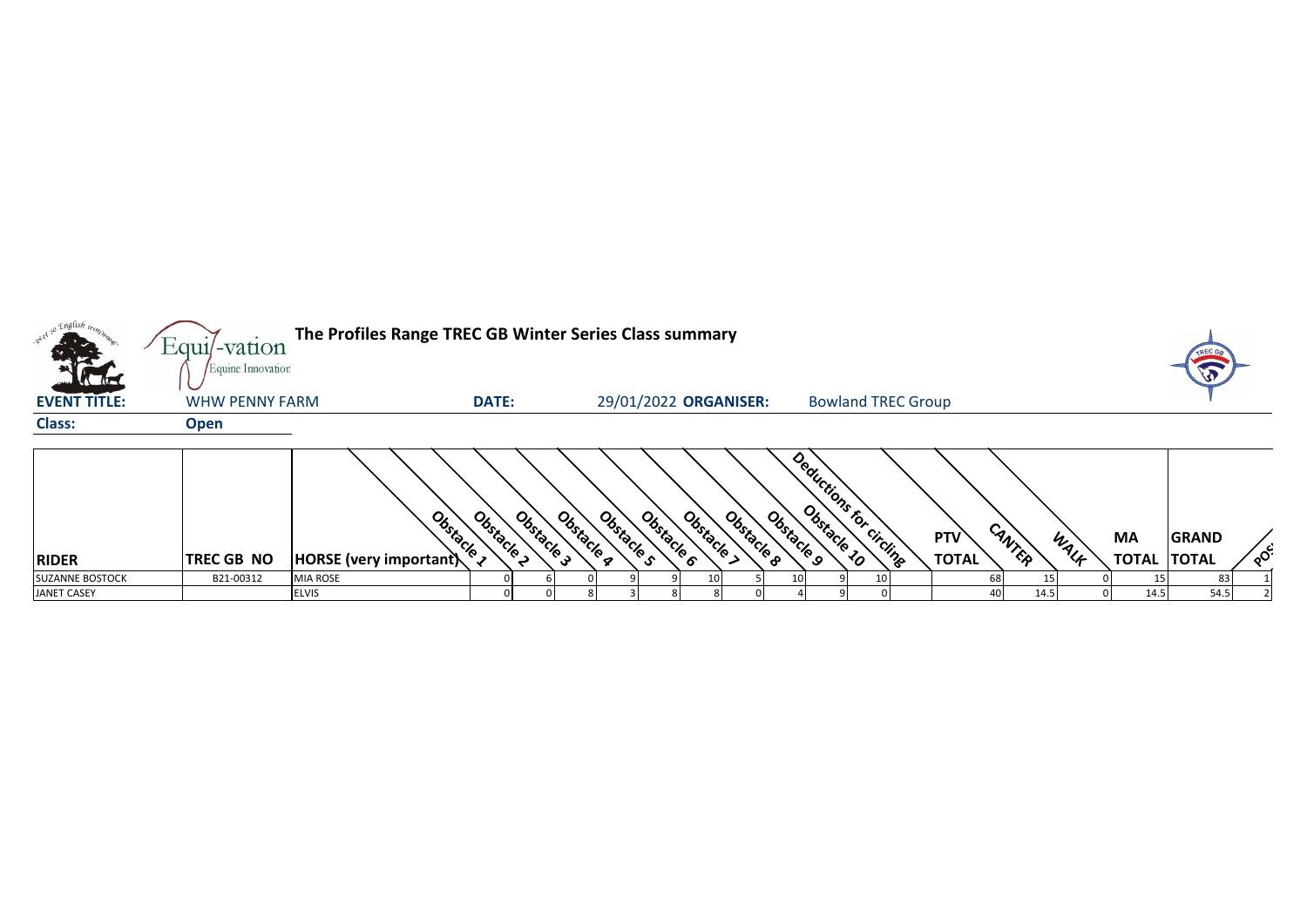| $\sqrt{d}$              | $Equi$ -vation<br>Equine Innovation | The Profiles Range TREC GB Winter Series Class summary |                          |            |                          |                          |                       |                           |                            |        |      |                          | TREC GB      |            |
|-------------------------|-------------------------------------|--------------------------------------------------------|--------------------------|------------|--------------------------|--------------------------|-----------------------|---------------------------|----------------------------|--------|------|--------------------------|--------------|------------|
| <b>EVENT TITLE:</b>     | WHW PENNY FARM                      |                                                        | <b>DATE:</b>             |            | 29/01/2022 ORGANISER:    |                          |                       | <b>Bowland TREC Group</b> |                            |        |      |                          |              |            |
| <b>Class:</b>           | <b>Open Intermediate</b>            |                                                        |                          |            |                          |                          |                       |                           |                            |        |      |                          |              |            |
| <b>RIDER</b>            | <b>TREC GB NO</b>                   | <b>Books</b><br>HORSE (very important) <sup>6</sup>    | Obstacle 2<br>Obstacle 3 | Obstacle a | Obstacle 6<br>Obstacle s | Obstacle 8<br>Obstacle > | Obstacle <sub>9</sub> | Deductions for circling   | <b>PTV</b><br><b>TOTAL</b> | CANTER | WALK | MA<br><b>TOTAL TOTAL</b> | <b>GRAND</b> | <b>OCC</b> |
| <b>SUZANNE BOSTOCK</b>  | B21-00312                           | <b>MIA ROSE</b>                                        |                          |            |                          |                          | 10<br>10              |                           | 88                         |        |      |                          | 109          |            |
| <b>JANET CASEY</b>      |                                     | <b>ELVIS</b>                                           | 10                       |            |                          |                          | 10                    | 10                        |                            | 14     |      |                          | 84           |            |
| <b>HELEN WAIN</b>       | B21-00187                           | <b>IZZIE</b>                                           |                          |            | 10 <sub>1</sub>          |                          | 10                    | 10<br>10                  | 81                         |        |      |                          |              |            |
| <b>JANET BEBBINGTON</b> |                                     | <b>TYERSALL BAY BEAUTY</b>                             |                          |            |                          |                          |                       |                           | 53                         | 15     |      | 15                       | 68           |            |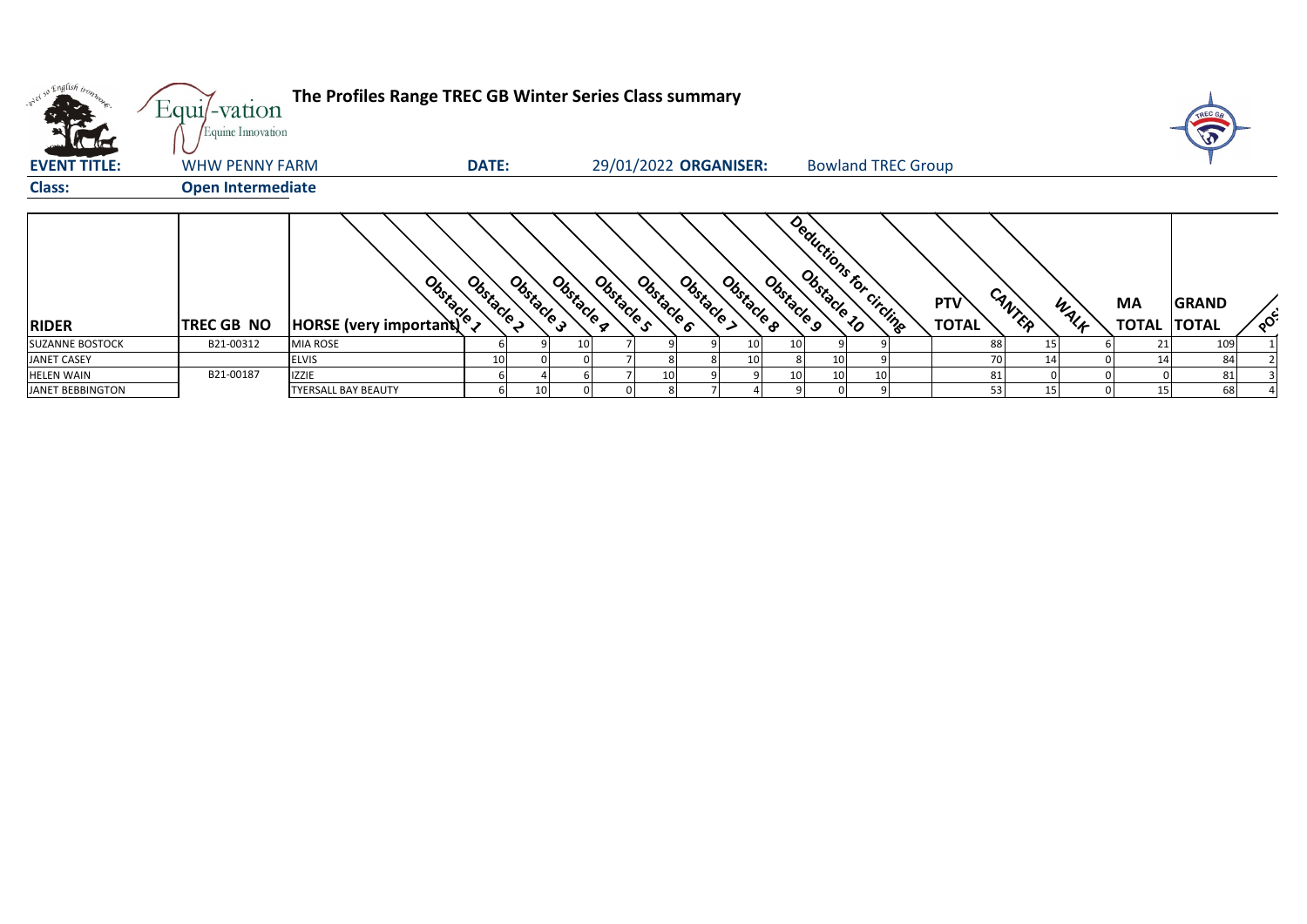| <b>K</b> Ital           | Equi/-vation<br>Equine Innovation | The Profiles Range TREC GB Winter Series Class summary |              |            |            |                          |            |            |                       |                           |                            |        |      |                          | TREC GB      |           |
|-------------------------|-----------------------------------|--------------------------------------------------------|--------------|------------|------------|--------------------------|------------|------------|-----------------------|---------------------------|----------------------------|--------|------|--------------------------|--------------|-----------|
| <b>EVENT TITLE:</b>     | <b>WHW PENNY FARM</b>             |                                                        | <b>DATE:</b> |            |            | 29/01/2022 ORGANISER:    |            |            |                       | <b>Bowland TREC Group</b> |                            |        |      |                          |              |           |
| <b>Class:</b>           | Intermediate                      |                                                        |              |            |            |                          |            |            |                       |                           |                            |        |      |                          |              |           |
| <b>RIDER</b>            | <b>TREC GB NO</b>                 | Obstacle 1<br>HORSE (very important)                   | Obstacle 2   | Obstacle 3 | Obstacle q | Obstacle s<br>Obstacle 6 | Obstacle > | Obstacle 8 | Obstacle <sub>9</sub> | Deductions for circling   | <b>PTV</b><br><b>TOTAL</b> | CANTER | WALK | MA<br><b>TOTAL TOTAL</b> | <b>GRAND</b> | POSITIC'S |
| <b>HELEN WAIN</b>       | B21-00187                         | <b>IZZIE</b>                                           | 10           | 10         |            | 10                       |            | 10         | 10 <sub>l</sub>       |                           |                            | 89     | 15   |                          | 104          |           |
| <b>JANET BEBBINGTON</b> |                                   | <b>TYERSALL BAY BEAUTY</b>                             |              | 10         |            |                          |            |            | 10 <sup>1</sup>       |                           |                            | 75     | 15   |                          | 90           |           |
| <b>SUSAN ARMTITAGE</b>  |                                   | LOCKHOLME LUCY                                         |              |            | 10         |                          | 10         |            |                       |                           |                            |        |      |                          | 35           |           |
| <b>DIANE RICHMOND</b>   |                                   | <b>MADDIE</b>                                          |              |            |            |                          |            |            |                       |                           |                            |        |      |                          |              |           |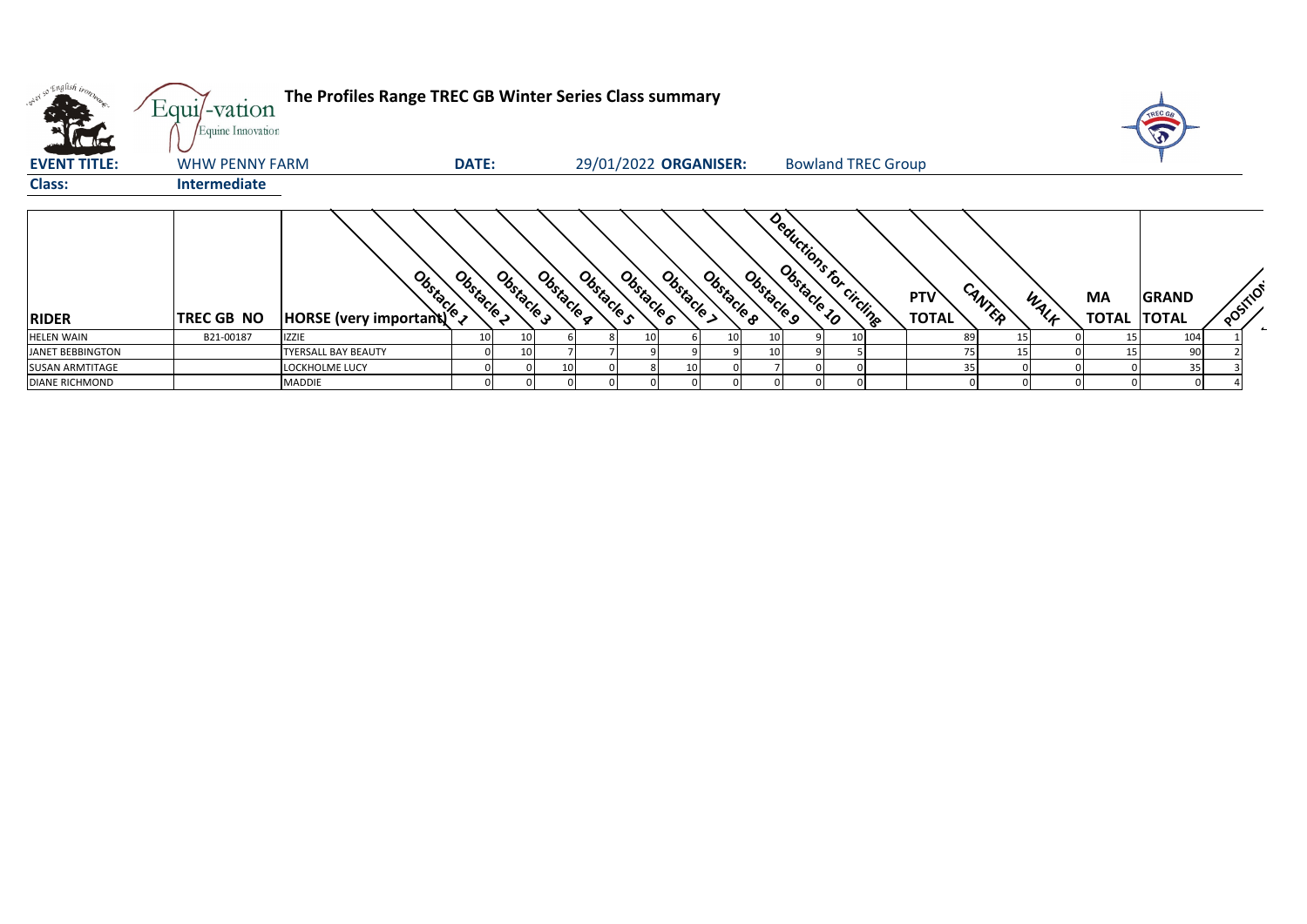| TREC GB               |                           | <b>TREC GB Winter Series Class summary</b> |              |            |                 |                       |    |                          |            |                       |                           |    |                            |        |      | TREC GE<br>E                    |              |          |
|-----------------------|---------------------------|--------------------------------------------|--------------|------------|-----------------|-----------------------|----|--------------------------|------------|-----------------------|---------------------------|----|----------------------------|--------|------|---------------------------------|--------------|----------|
| <b>EVENT TITLE:</b>   | <b>WHW PENNY FARM</b>     |                                            | <b>DATE:</b> |            |                 | 29/01/2022 ORGANISER: |    |                          |            |                       | <b>Bowland TREC Group</b> |    |                            |        |      |                                 |              |          |
| <b>Class:</b>         | <b>5/5 Novice Starter</b> |                                            |              |            |                 |                       |    |                          |            |                       |                           |    |                            |        |      |                                 |              |          |
| <b>RIDER</b>          | <b>TREC GB NO</b>         | Obstacle<br><b>HORSE</b> (very important)  | Obstacle 2   | Obstacle 3 | Obstacle q      | Obstacle s            |    | Obstacle 6<br>Obstacle > | Obstacle 8 | Obstacle <sub>9</sub> | Deductions for circums    |    | <b>PTV</b><br><b>TOTAL</b> | CANTER | WALK | <b>MA</b><br><b>TOTAL TOTAL</b> | <b>GRAND</b> | POSITION |
| <b>CAROL DIAL</b>     |                           | <b>HETTIE</b>                              | 10           |            | 10              |                       |    |                          |            |                       |                           | 10 | 92                         |        |      |                                 | 94           |          |
| <b>ALLISON READ</b>   |                           | <b>TYSON</b>                               |              |            |                 | 10 <sup>1</sup>       |    |                          |            |                       |                           | 10 | 89                         |        |      |                                 | 89           |          |
| <b>ANDREW BOND</b>    |                           | ROSE OF ROSSENDALE                         |              |            |                 |                       |    |                          | 10         |                       | 10                        | 10 | 81                         |        | 2.5  | 2.5                             | 83.5         |          |
| SARAH FULWOOD         |                           | <b>BILL BANNERMAN</b>                      |              | 10         | 10              |                       | 10 |                          | 10         |                       |                           | 10 | 77                         |        |      |                                 | 77           |          |
| <b>DIANE RICHMOND</b> |                           | <b>MADDIE</b>                              |              | 10         | 10 <sub>1</sub> | 10 <sup>1</sup>       |    |                          |            |                       |                           |    | 71                         |        |      |                                 | 71           |          |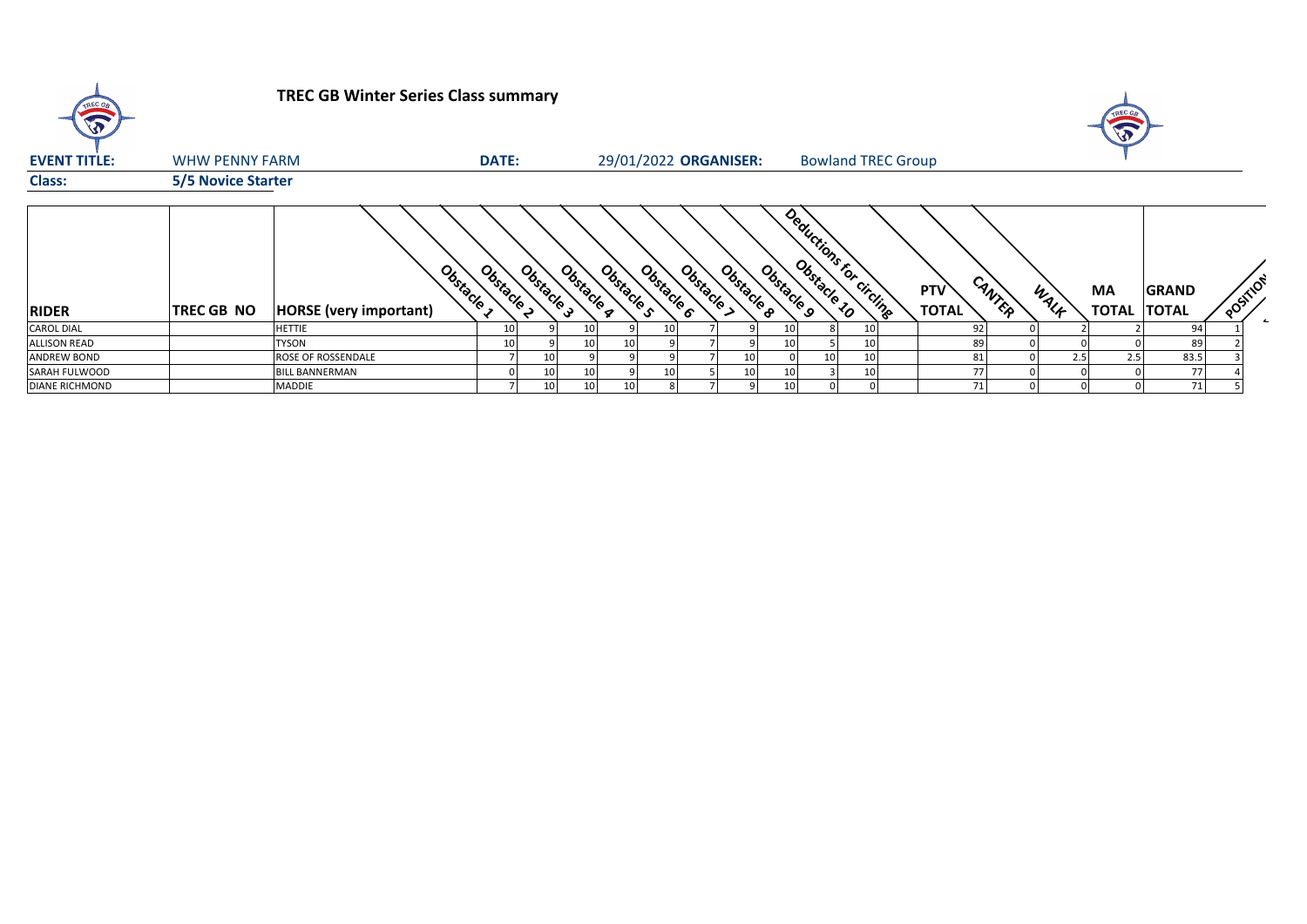| $\sqrt{2}$          |                       | <b>TREC GB Winter Series Class summary</b> |              |            |            |                          |            |            |            |                           |  |                            |        |      | $\sqrt{2}$               |              |          |  |
|---------------------|-----------------------|--------------------------------------------|--------------|------------|------------|--------------------------|------------|------------|------------|---------------------------|--|----------------------------|--------|------|--------------------------|--------------|----------|--|
| <b>EVENT TITLE:</b> | <b>WHW PENNY FARM</b> |                                            | <b>DATE:</b> |            |            | 29/01/2022 ORGANISER:    |            |            |            | <b>Bowland TREC Group</b> |  |                            |        |      |                          |              |          |  |
| <b>Class:</b>       | <b>OPEN LED</b>       |                                            |              |            |            |                          |            |            |            |                           |  |                            |        |      |                          |              |          |  |
| <b>RIDER</b>        | <b>TREC GB NO</b>     | Obstacle<br><b>HORSE</b> (very important)  | Obstacle 2   | Obstacle 3 | Obstacle g | Obstacle 6<br>Obstacle s | Obstacle > | Obstacle 8 | Obstacle 9 | Deductions for criting    |  | <b>PTV</b><br><b>TOTAL</b> | CANTER | WALK | MA<br><b>TOTAL TOTAL</b> | <b>GRAND</b> | POSTILOT |  |
| <b>ALLISON READ</b> |                       | <b>TYSON</b>                               |              |            |            |                          |            | 10         | 10         |                           |  |                            |        |      |                          |              |          |  |
| <b>ANDREW BOND</b>  |                       | ROSE OF ROSSENDALE                         |              |            |            |                          |            |            | 10         |                           |  | 69                         |        |      |                          | 69           |          |  |
| SARAH FULWOOD       |                       | <b>BILL BANNERMAN</b>                      |              | 10         |            |                          |            |            |            |                           |  | 62                         |        |      |                          | 62           |          |  |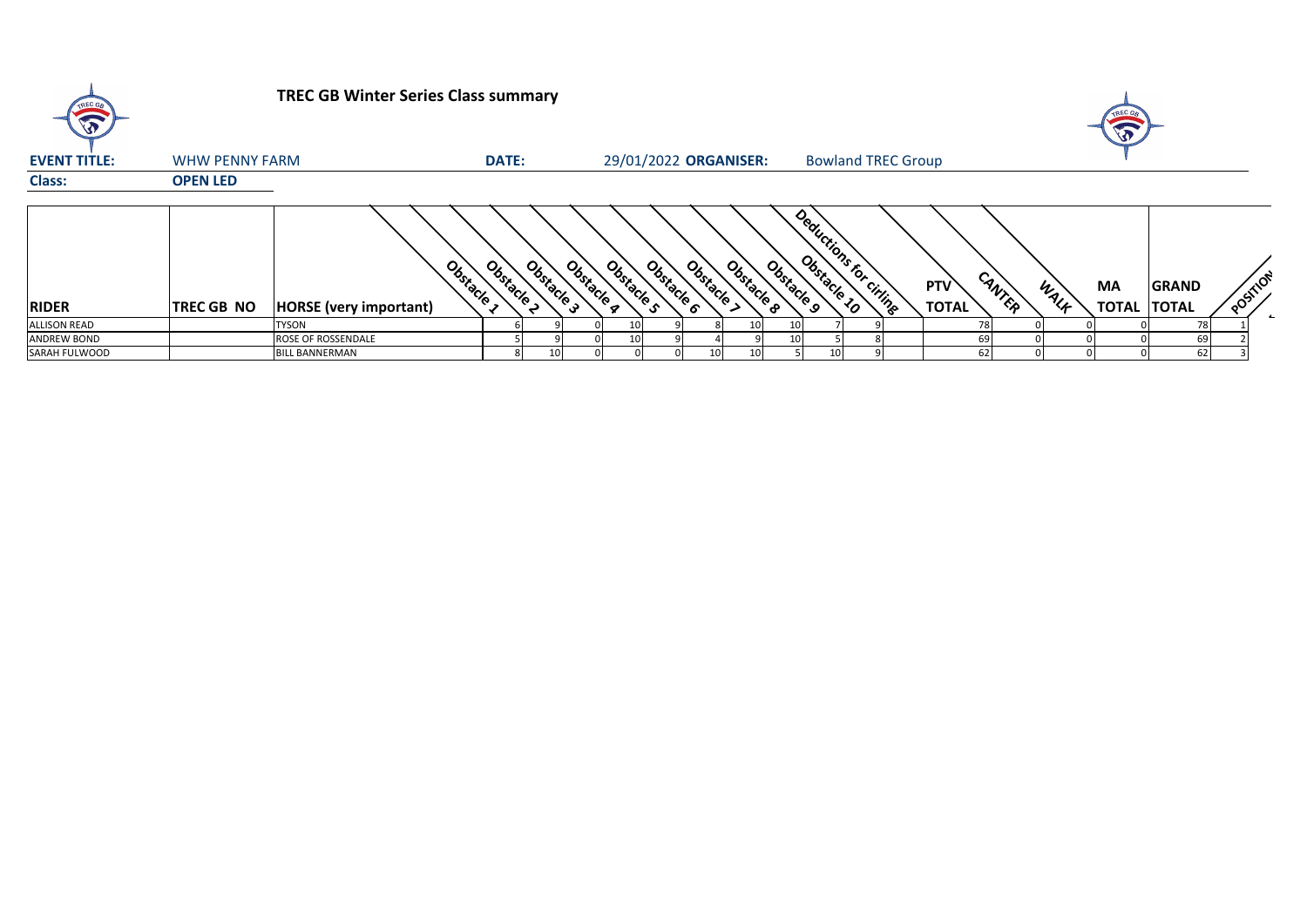| $\sqrt{2}$            |                       | <b>TREC GB Winter Series Class summary</b> |              |            |            |            |                        |                       |            |                           |    |                            |        |      |                           |                              |          |  |
|-----------------------|-----------------------|--------------------------------------------|--------------|------------|------------|------------|------------------------|-----------------------|------------|---------------------------|----|----------------------------|--------|------|---------------------------|------------------------------|----------|--|
| <b>EVENT TITLE:</b>   | <b>WHW PENNY FARM</b> |                                            | <b>DATE:</b> |            |            |            |                        | 29/01/2022 ORGANISER: |            | <b>Bowland TREC Group</b> |    |                            |        |      |                           |                              |          |  |
| <b>Class:</b>         | <b>OPEN LED</b>       |                                            |              |            |            |            |                        |                       |            |                           |    |                            |        |      |                           |                              |          |  |
| <b>RIDER</b>          | TREC GB NO            | Obstacle<br><b>HORSE</b> (very important)  | Obstacle 2   | Obstacle 3 | Obstacle q | Obstacle s | Obstacle 6<br>Obstacle | Obstacle 8            | Obstacle 9 | Deductions for Citing     |    | <b>PTV</b><br><b>TOTAL</b> | CANTER | WALF | <b>MA</b><br><b>TOTAL</b> | <b>GRAND</b><br><b>TOTAL</b> | POSITION |  |
| <b>HELEN WAIN</b>     |                       | <b>IZZIE</b>                               |              | 10         | 10 I       |            |                        | 10                    |            |                           |    |                            |        |      |                           | 95                           |          |  |
| <b>TILLY WEBSTER</b>  |                       | MADDIE                                     | 10           | 10         |            |            |                        |                       |            |                           |    |                            | 82     |      |                           | 82                           |          |  |
| <b>CAROL DIAL</b>     |                       | <b>HETTIE</b>                              |              | 10         |            |            |                        |                       |            |                           | 10 |                            | 69     |      |                           | 69                           |          |  |
| <b>SUSAN ARMITAGE</b> |                       | LOCKHOLME LUCY                             |              |            |            |            |                        | 10                    | 10         |                           |    |                            | 46     |      |                           | 46                           |          |  |